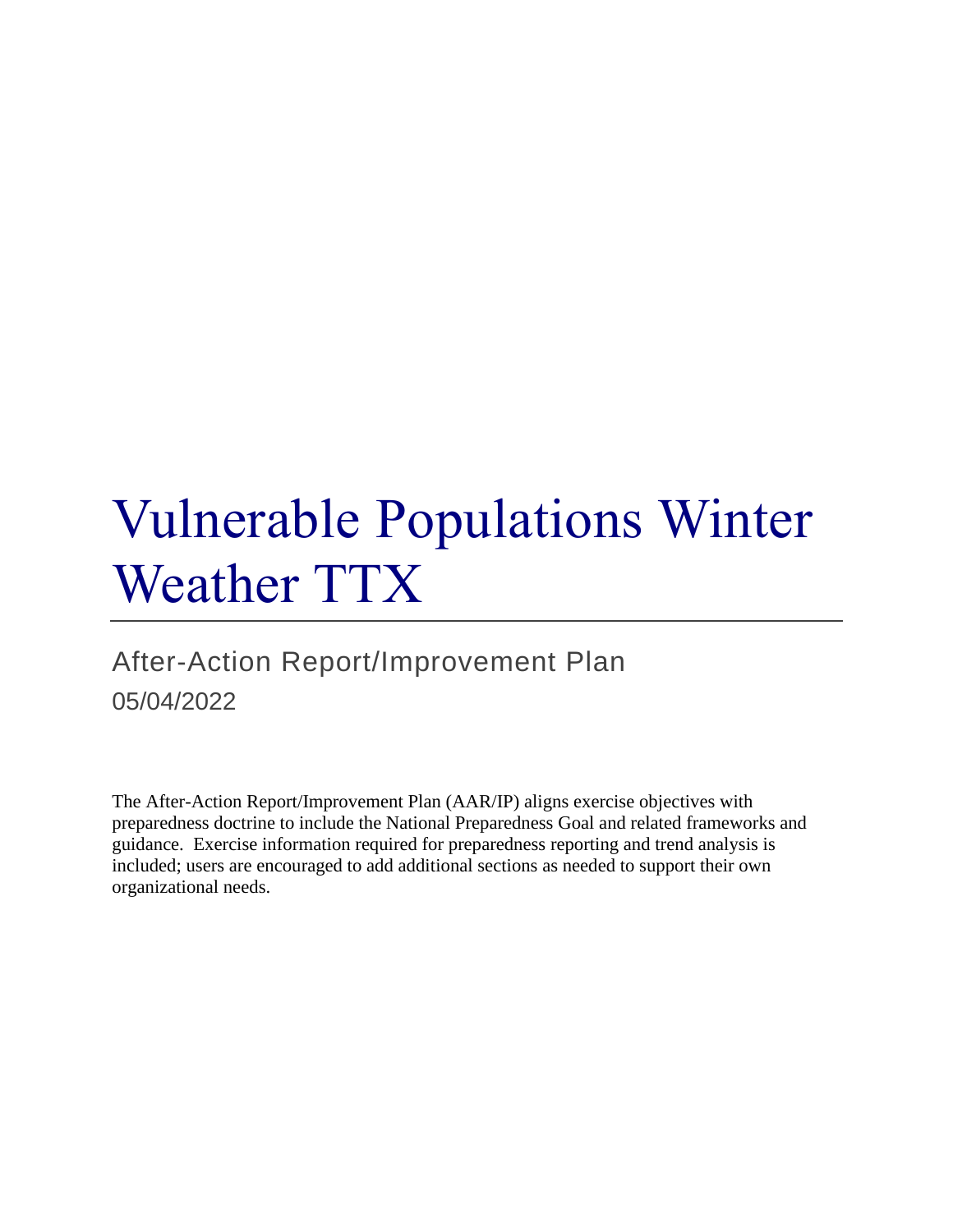## **EXERCISE OVERVIEW**

| <b>Exercise Name</b>                         | <b>Shelter In Place Winter Weather Tabletop Exercise</b>                                                                                                                                                                                                                           |  |  |
|----------------------------------------------|------------------------------------------------------------------------------------------------------------------------------------------------------------------------------------------------------------------------------------------------------------------------------------|--|--|
| <b>Exercise Dates</b>                        | 05/04/2022                                                                                                                                                                                                                                                                         |  |  |
| <b>Scope</b>                                 | This exercise is a Tabletop Exercise planned for 2 hours at The North Dakota<br>Long Term Care Conference in Bismarck, ND                                                                                                                                                          |  |  |
| <b>Mission Area(s)</b>                       | <b>Emergency Preparedness and Response</b>                                                                                                                                                                                                                                         |  |  |
| <b>Core</b><br><b>Capabilities</b>           | Community Preparedness, Emergency Operation Coordination, Community<br>Recovery                                                                                                                                                                                                    |  |  |
|                                              | Objective 1. Discuss a severe weather scenario to determine how a facility<br>would prepare and respond to such an event. Paying special attention to the<br>emergency response plan, capabilities, and staff responsibilities over a multi<br>operational period.                 |  |  |
| <b>Objectives</b>                            | Objective 2. Identify the strengths and weaknesses in plans for activation of<br>facility-based emergency operations in response to a severe weather event.<br>Points of focus include administrative, clinical as well as communication<br>with local and state agencies.         |  |  |
|                                              | Objective 3. Identify and understand the secondary effects of a large-scale<br>winter weather event Paying close attention to planning and logistics over<br>multiple operational periods.                                                                                         |  |  |
| <b>Threat or</b><br><b>Hazard</b>            | Natural event: Severe Winter Weather Event                                                                                                                                                                                                                                         |  |  |
| <b>Scenario</b>                              | Winter storm affecting large portion of North Dakota                                                                                                                                                                                                                               |  |  |
| <b>Sponsor</b>                               | <b>North Dakota Long Term Care Association and North Dakota</b><br><b>Department of Health</b>                                                                                                                                                                                     |  |  |
| <b>Participating</b><br><b>Organizations</b> | This tabletop exercise is designed for all members and partners to include<br>participants from hospitals, local emergency management, public health,<br>long-term care, home health, dialysis, hospice, behavioral health, public<br>safety, and any other regional stakeholders. |  |  |
| Point of<br><b>Contact</b>                   | North Dakota Department of Health, Health Resources and Response<br>Division 701-328-2270                                                                                                                                                                                          |  |  |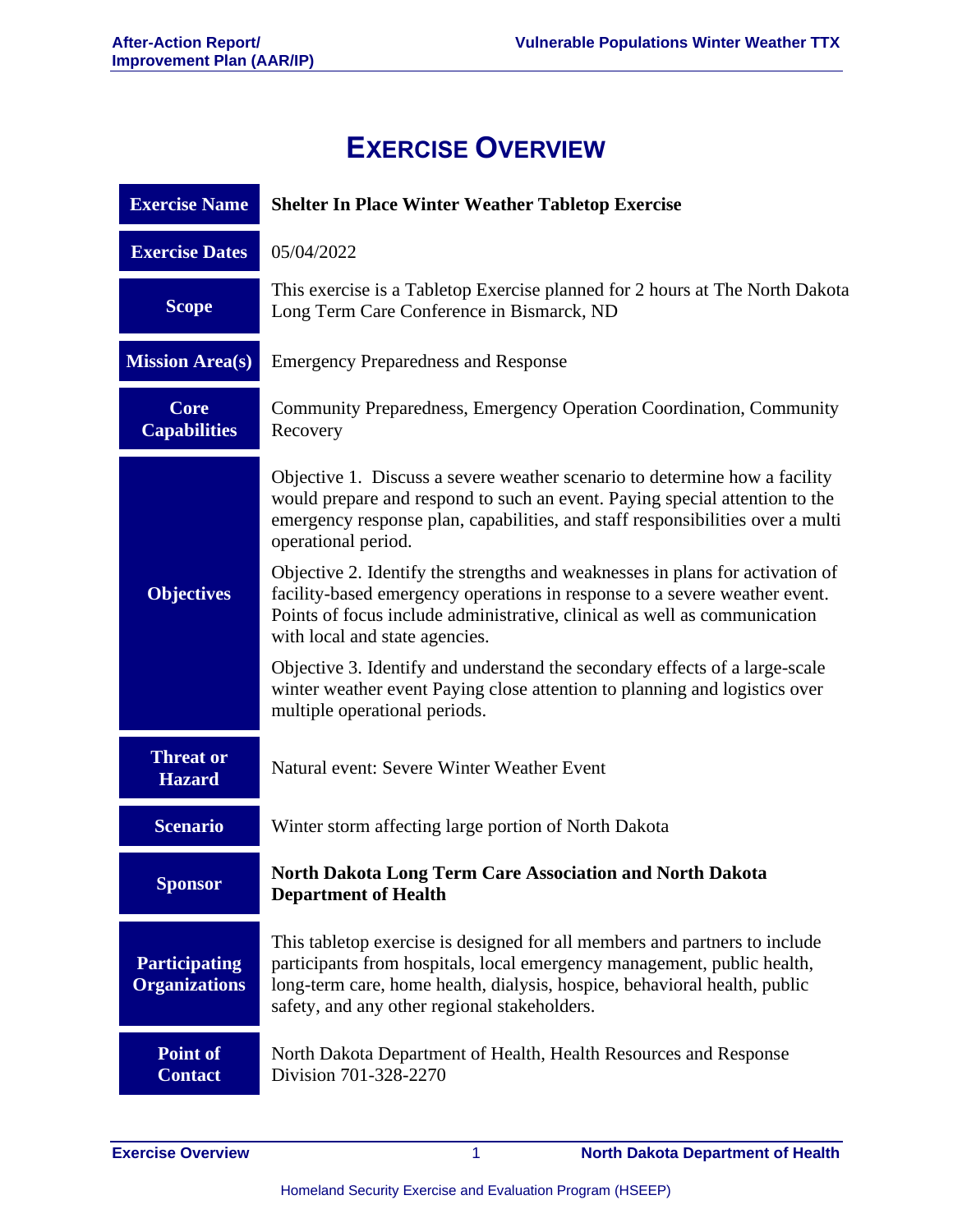### **ANALYSIS OF CORE CAPABILITIES**

Aligning exercise objectives and core capabilities provides a consistent taxonomy for evaluation that transcends individual exercises to support preparedness reporting and trend analysis. Table 1 includes the exercise objectives, aligned core capabilities, and performance ratings for each core capability as observed during the exercise and determined by the evaluation team.

| <b>Objective</b>                                                                                                                                                                                                                                                                                     | <b>Core Capability</b>                 | <b>Performed</b><br>without<br><b>Challenges</b><br>(P) | <b>Performed</b><br>with Some<br><b>Challenges</b><br>(S) | <b>Performed</b><br>with Major<br><b>Challenges</b><br>(M) | <b>Unable to</b><br>be<br><b>Performed</b><br>(U) |
|------------------------------------------------------------------------------------------------------------------------------------------------------------------------------------------------------------------------------------------------------------------------------------------------------|----------------------------------------|---------------------------------------------------------|-----------------------------------------------------------|------------------------------------------------------------|---------------------------------------------------|
| Discuss a severe<br>weather scenario to<br>determine how a<br>facility would prepare<br>and respond to such<br>an event. Paying<br>special attention to<br>the emergency<br>response plan,<br>capabilities, and staff<br>responsibilities over<br>a multi operational<br>period                      | Community<br>Preparedness              | $\mathsf{P}$                                            |                                                           |                                                            |                                                   |
| Identify the strengths<br>and weaknesses in<br>your plans for<br>activation of facility-<br>based emergency<br>operations in<br>response to a severe<br>weather event.<br>Points of focus<br>include<br>administrative,<br>clinical as well as<br>communication with<br>local and state<br>agencies. | Emergency<br>Operation<br>Coordination | P                                                       |                                                           |                                                            |                                                   |
| Identify and<br>understand the<br>secondary effects of<br>a large-scale winter<br>weather event paying<br>close attention to<br>planning and<br>logistics over multiple<br>operational periods.                                                                                                      | Community<br>Recovery                  | P                                                       |                                                           |                                                            |                                                   |
|                                                                                                                                                                                                                                                                                                      |                                        |                                                         |                                                           |                                                            |                                                   |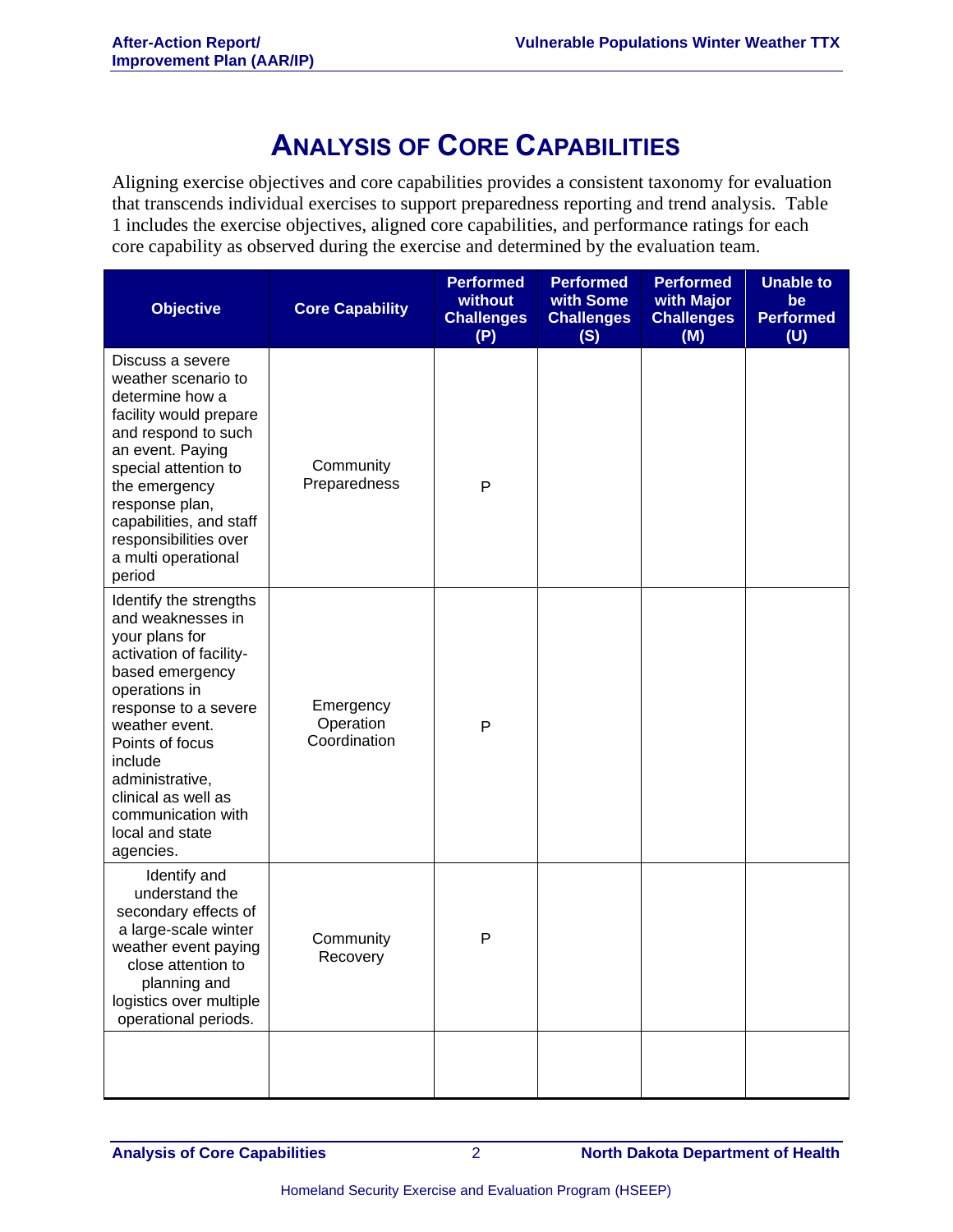| <b>Objective</b>                                      | <b>Core Capability</b>                                                                                                                                                                                                                                                                                                                                                                                                                                                                                                                                                                                                                                                                                                                                                                                                                                                                                                                                                                                                                                                                                                                                                                                                                                                                                                                                                                                                                                                                                                                                                                                                                                                                                                                                    | <b>Performed</b><br>without<br><b>Challenges</b><br>(P) | <b>Performed</b><br>with Some<br><b>Challenges</b><br>(S) | <b>Performed</b><br>with Major<br><b>Challenges</b><br>(M) | Unable to<br>be.<br><b>Performed</b><br>(U) |
|-------------------------------------------------------|-----------------------------------------------------------------------------------------------------------------------------------------------------------------------------------------------------------------------------------------------------------------------------------------------------------------------------------------------------------------------------------------------------------------------------------------------------------------------------------------------------------------------------------------------------------------------------------------------------------------------------------------------------------------------------------------------------------------------------------------------------------------------------------------------------------------------------------------------------------------------------------------------------------------------------------------------------------------------------------------------------------------------------------------------------------------------------------------------------------------------------------------------------------------------------------------------------------------------------------------------------------------------------------------------------------------------------------------------------------------------------------------------------------------------------------------------------------------------------------------------------------------------------------------------------------------------------------------------------------------------------------------------------------------------------------------------------------------------------------------------------------|---------------------------------------------------------|-----------------------------------------------------------|------------------------------------------------------------|---------------------------------------------|
|                                                       |                                                                                                                                                                                                                                                                                                                                                                                                                                                                                                                                                                                                                                                                                                                                                                                                                                                                                                                                                                                                                                                                                                                                                                                                                                                                                                                                                                                                                                                                                                                                                                                                                                                                                                                                                           |                                                         |                                                           |                                                            |                                             |
| <b>Ratings Definitions:</b><br>regulations, and laws. | • Performed without Challenges (P): The targets and critical tasks associated with the core capability were<br>completed in a manner that achieved the objective(s) and did not negatively impact the performance of other<br>activities. Performance of this activity did not contribute to additional health and/or safety risks for the public or<br>for emergency workers, and it was conducted in accordance with applicable plans, policies, procedures,<br>• Performed with Some Challenges (S): The targets and critical tasks associated with the core capability were<br>completed in a manner that achieved the objective(s) and did not negatively impact the performance of other<br>activities. Performance of this activity did not contribute to additional health and/or safety risks for the public or<br>for emergency workers, and it was conducted in accordance with applicable plans, policies, procedures,<br>regulations, and laws. However, opportunities to enhance effectiveness and/or efficiency were identified.<br>• Performed with Major Challenges (M): The targets and critical tasks associated with the core capability were<br>completed in a manner that achieved the objective(s), but some or all of the following were observed:<br>demonstrated performance had a negative impact on the performance of other activities; contributed to<br>additional health and/or safety risks for the public or for emergency workers; and/or was not conducted in<br>accordance with applicable plans, policies, procedures, regulations, and laws.<br>• Unable to be Performed (U): The targets and critical tasks associated with the core capability were not performed<br>in a manner that achieved the objective(s). |                                                         |                                                           |                                                            |                                             |

#### **Table 1. Summary of Core Capability Performance**

The following sections provide an overview of the performance related to each exercise objective and associated core capability, highlighting strengths and areas for improvement.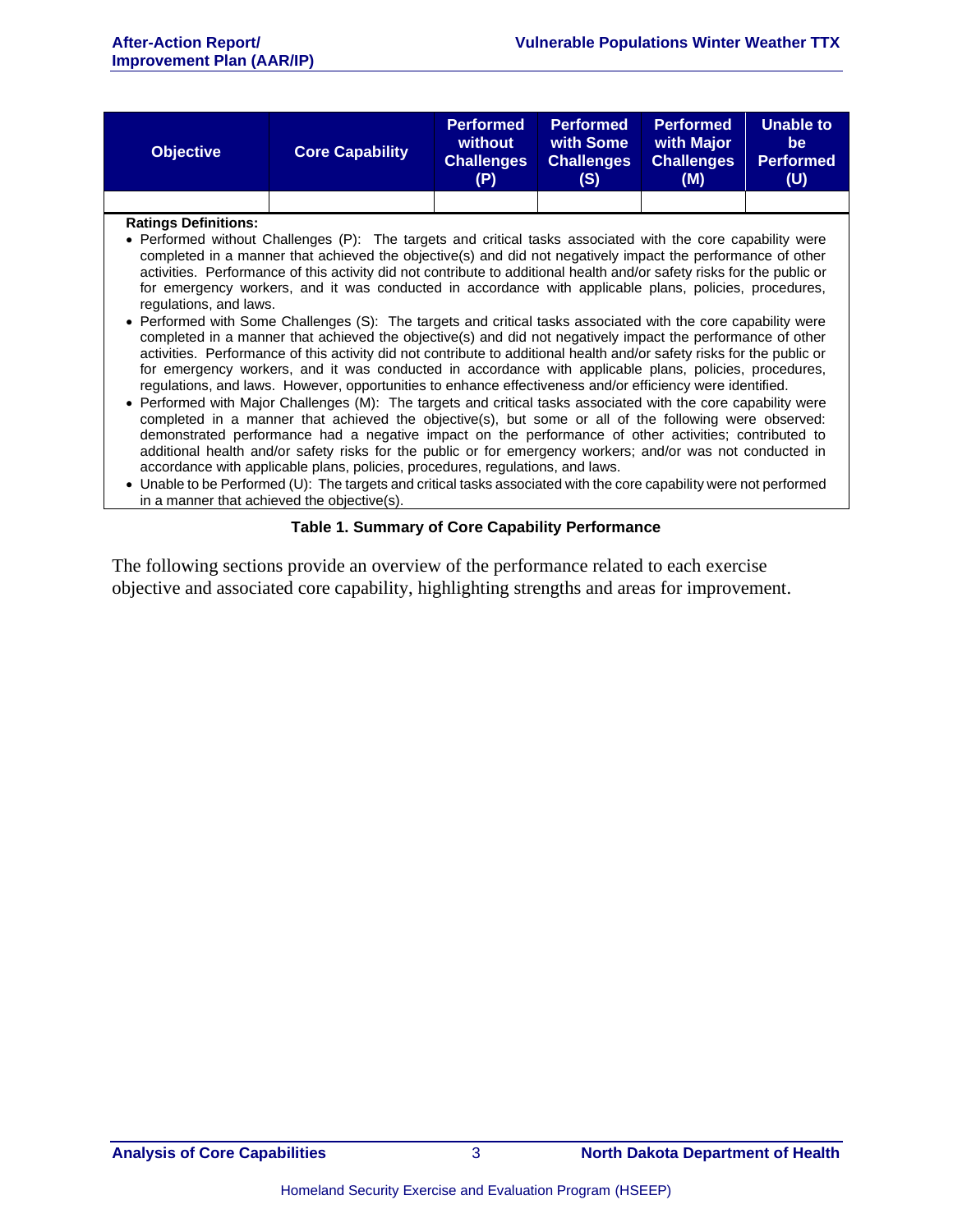**Discuss a severe weather scenario to determine how a facility would prepare and respond to such an event. Paying special attention to the emergency response plan, capabilities, and staff responsibilities over a multiple operational period.**

The strengths and areas for improvement for each core capability aligned to this objective are described in this section.

#### **Strengths**

The Community Preparedness capability level can be attributed to the following strengths:

**Strength 1:** Knowledge of Emergency Response Plans [EOP]

**Strength 2:** Early implementation of incident command

**Strength 3:** Communication with staff and outside entities

#### **Areas for Improvement**

The following areas require improvement to achieve the full capability level:

**Area for Improvement 1:** Continued review and updating of facility EOP for shelter in place

**Identify the strengths and weaknesses in your plans for activation of facilitybased emergency operations in response to a severe weather event. Points of focus include administrative, clinical as well as communication with local and state agencies.**

#### **Strengths**

The Emergency Operation Coordination capability level can be attributed to the following strengths: **Strength 1:** Knowledge and recognition of early implementation of command structure

**Strength 2:** Early implementation of EOP

**Strength 3:** Recent updates to EOP

#### **Areas for Improvement**

The following areas require improvement to achieve the full capability level:

**Area for Improvement 1:** Continued review and updating of facility EOP for shelter in place as well as continued use of the plan thru exercises.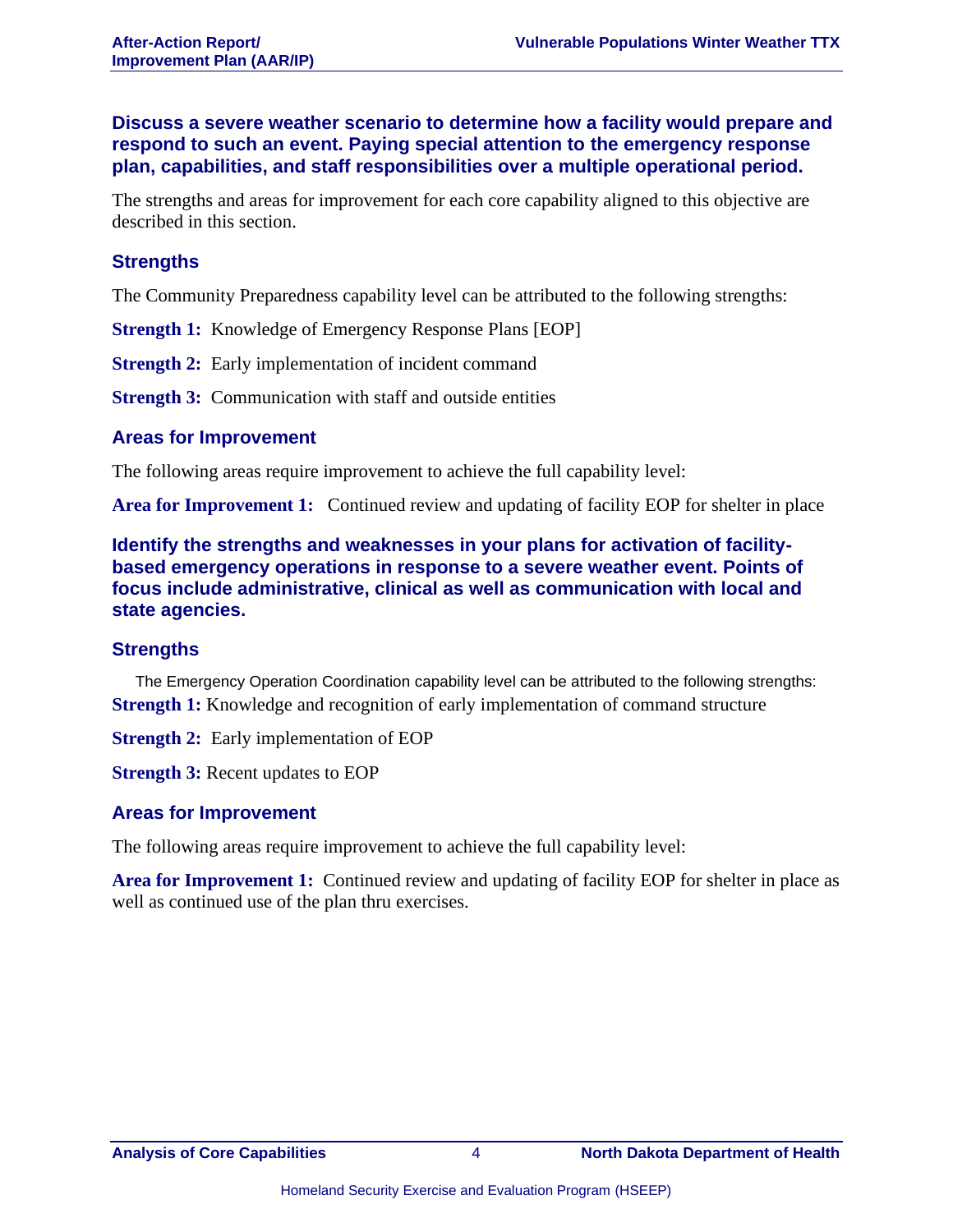#### **Identify and understand the secondary effects of a large-scale winter weather event paying close attention to planning and logistics over multiple operational periods.**

The strengths and areas for improvement for each core capability aligned to this objective are described in this section.

#### **Strengths**

The Community Recovery capability level can be attributed to the following strengths:

**Strength 1:** Recent updates to EOP

**Strength 2:** Recent utilization of EOPs

#### **Areas for Improvement**

The following areas require improvement to achieve the full capability level:

**Area for Improvement 1** Continued review and updating of facility EOP for shelter in place as well as continued use of the plan thru exercise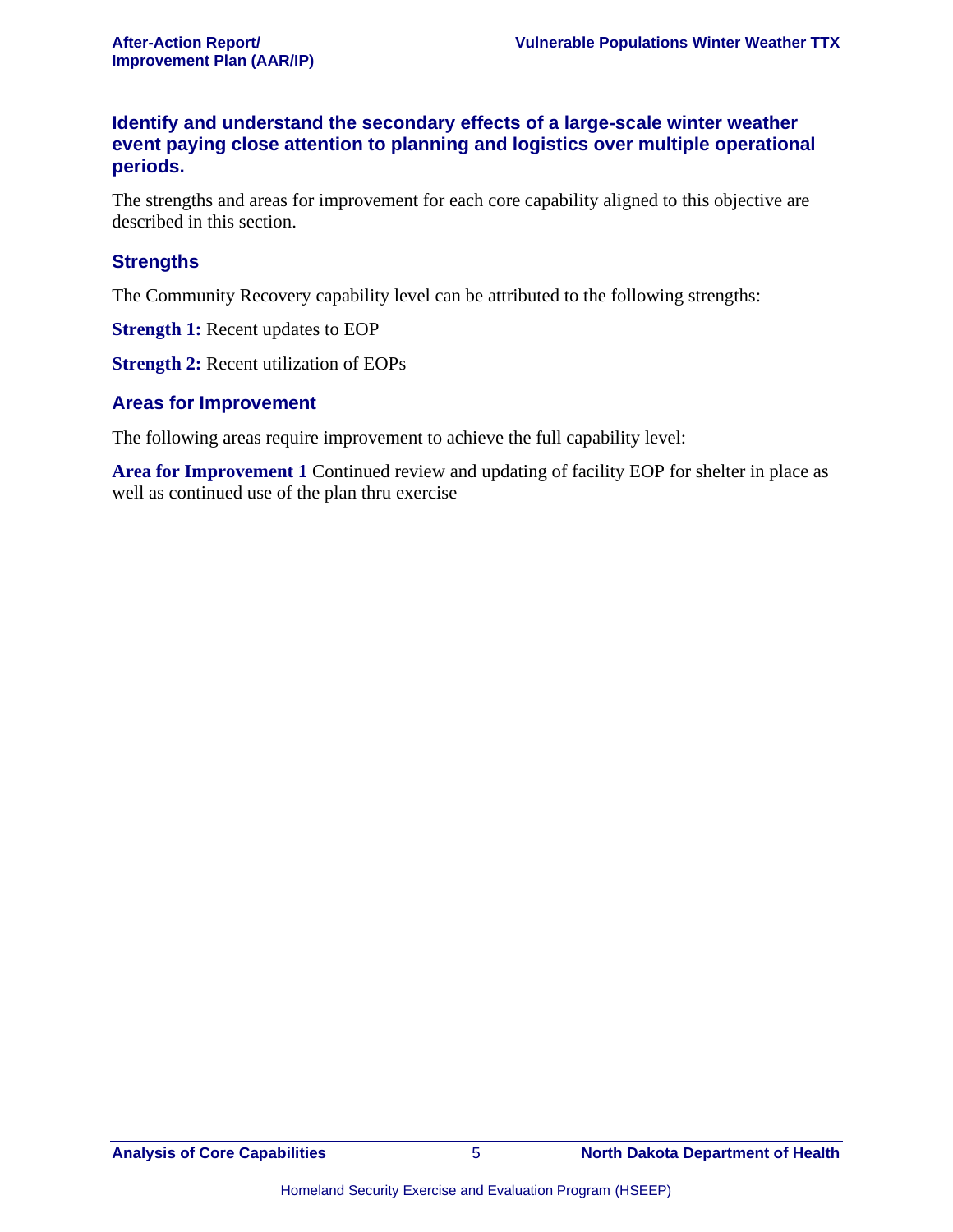## **APPENDIX A: EXERCISE PARTICIPANTS**

| <b>Federal</b>                                                            |  |
|---------------------------------------------------------------------------|--|
|                                                                           |  |
|                                                                           |  |
|                                                                           |  |
|                                                                           |  |
| <b>State</b>                                                              |  |
| <b>NDDOH</b>                                                              |  |
| <b>NDLTCA</b>                                                             |  |
| <b>Table Top and HC Standard Evacuation Drill</b>                         |  |
| <b>Ashley Medical Center</b><br>SCHLEPP, MICHAEL                          |  |
| <b>Ashley Medical Center</b>                                              |  |
| ULMER, COREY                                                              |  |
| Baptist Health & Rehab                                                    |  |
| Barker, Jessica<br>Baptist Health & Rehab                                 |  |
| Friez, Cary                                                               |  |
| Baptist Health & Rehab                                                    |  |
| Repnow, Daren                                                             |  |
| Benedictine Living Community   Garrison<br>Holte, Karlene                 |  |
| Benedictine Living Community   Garrison                                   |  |
| Thompson, Tom                                                             |  |
| Benedictine Living Community of Wahpeton/Siena<br>Court                   |  |
| Lehmann, Dean                                                             |  |
| Benedictine Living Community-Dickinson                                    |  |
| Frantsvog, Jon                                                            |  |
| Bethel Lutheran Nursing & Rehabilitation Center<br>Brenna, Lee            |  |
| Bethel Lutheran Nursing & Rehabilitation Center                           |  |
| Moen, Belinda                                                             |  |
| CHI St Alexius Health - Garrison                                          |  |
| Anderson, Jenelle<br>CHI St Alexius Health - Garrison                     |  |
| Baluski, Denine                                                           |  |
| CHI St Alexius Health - Garrison                                          |  |
| Hudgen, Donna<br>Mikkelson-Matthesis,<br>CHI St Alexius Health - Garrison |  |
| Mary                                                                      |  |
| <b>CHI St Alexius Health - Garrison</b>                                   |  |
| Reardon, MaLissa                                                          |  |
| CHI St Alexius Health - Garrison<br>Rime, Michelle                        |  |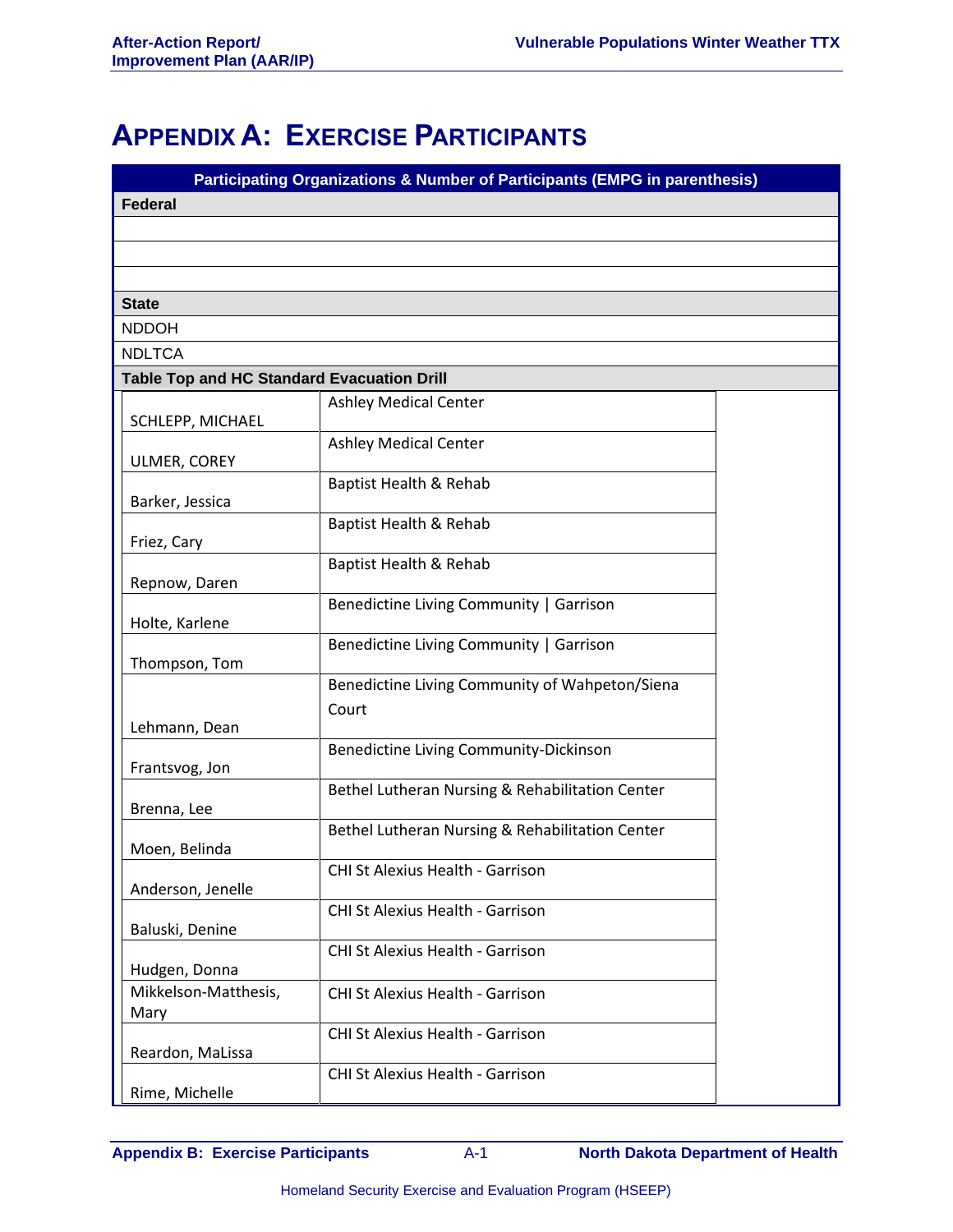|                     | CHI St Alexius Health - Garrison       |
|---------------------|----------------------------------------|
| Zietz, Tina         |                                        |
| Huson, Mike         | Dakota Alpha                           |
|                     | <b>Edgewood Minot</b>                  |
| Meine, Matt         |                                        |
|                     | <b>Elim Care Assisted Living</b>       |
| Stahl, Olivia       | <b>Eventide Devils Lake</b>            |
| Strong, Jeff        |                                        |
| Trottier, Nathan    | <b>Eventide Devils Lake</b>            |
|                     | Eventide Jamestown                     |
| Sandry, Laura       |                                        |
| Harris, Brittany    | <b>Golden Acres Manor</b>              |
|                     | <b>Golden Acres Manor</b>              |
| Kirkeby, Lindsey    |                                        |
| Krug, Eric          | Good Samaritan Society - Augusta Place |
|                     | Good Samaritan Society - Augusta Place |
| Peterson, Wade      |                                        |
| Swanson, Kim        | Good Samaritan Society - Augusta Place |
|                     | Good Samaritan Society - Lakota        |
| Carlson, Lara       | Good Samaritan Society - Lakota        |
| Halvorson, Anna     |                                        |
|                     | Good Samaritan Society - Lakota        |
| Landeis, Savanna    | Good Samaritan Society - Lakota        |
| Richardson, Steve   |                                        |
|                     | Good Samaritan Society - Mott          |
| Vick, Bryan         | Good Samaritan Society - St. Vincent's |
| Haadem, Kristina    |                                        |
| Pearson, Heather    | Good Samaritan Society - St. Vincent's |
|                     | Good Samaritan Society - Sunset Drive  |
| Neis, Jonella       |                                        |
| Schulz, Marcie      | Good Samaritan Society - Sunset Drive  |
|                     | Good Samaritan Society - Sunset Drive  |
| VanderVorste, Kelly |                                        |
| Hiam, Erin          | <b>Griggs County Care Center</b>       |
|                     | <b>Griggs County Care Center</b>       |
| LeMaire, Heidi      |                                        |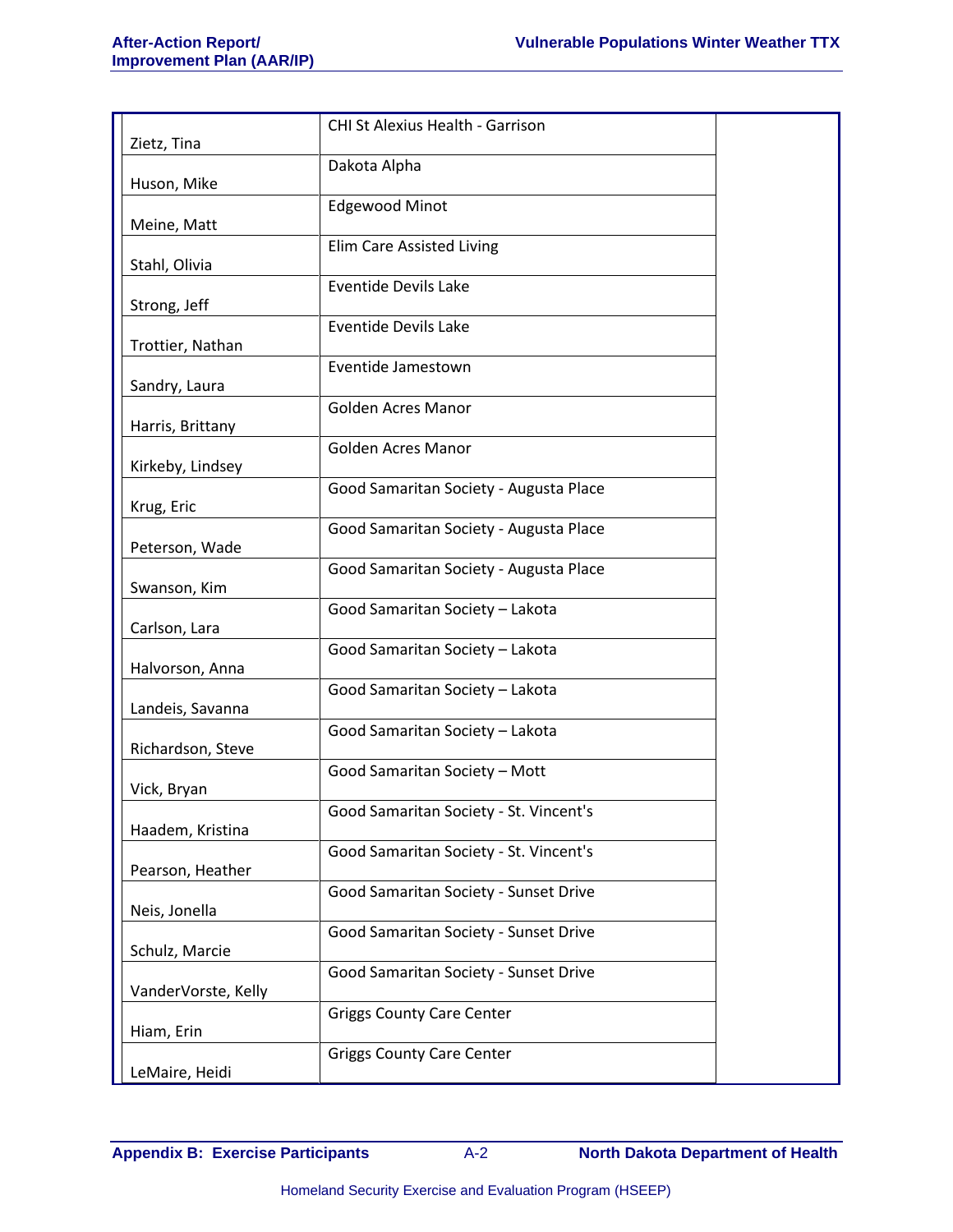| Huus, Curtis       | <b>Hatton Prairie Village</b>           |  |
|--------------------|-----------------------------------------|--|
| Tredwell, Cindy    | <b>Hatton Prairie Village</b>           |  |
|                    | HI Soaring Eagle Ranch                  |  |
| Simonson, Mary     | Hill Top Home of Comfort, Inc.          |  |
| Paul, Pam          | <b>Luther Memorial Home</b>             |  |
| Chandler, Jeff     |                                         |  |
| Ulrich, Brett      | <b>Luther Memorial Home</b>             |  |
| Walden, Jeanne     | <b>Luther Memorial Home</b>             |  |
| Dauenhauer, Bonnie | Lutheran Home of the Good Shepherd      |  |
| Guthmiller, Arlen  | Lutheran Home of the Good Shepherd      |  |
| Hopfauf, Angie     | Lutheran Home of the Good Shepherd      |  |
| Partlow, Chelsea   | Lutheran Home of the Good Shepherd      |  |
| Weber, Sis         | Lutheran Home of the Good Shepherd      |  |
| Balderas, Enrique  | Lutheran Sunset Home                    |  |
| Setness, Bonnie    | Lutheran Sunset Home                    |  |
| Pengilly, Dale     | Maple Manor Care Center                 |  |
| COTANT, ANDREW     | Marian Manor HealthCare Center          |  |
| Kottre, Lori       | Marian Manor HealthCare Center          |  |
| Wanner, Debra      | Marian Manor HealthCare Center          |  |
| Zazeski, Carrie    | Marian Manor HealthCare Center          |  |
| CLARK, JIM         | <b>Mountrail Bethel Home</b>            |  |
| SCHWEITZER, JULIE  | <b>Mountrail Bethel Home</b>            |  |
| ZAUN, ALYSSA       | <b>Mountrail Bethel Home</b>            |  |
| Regner, Richard    | Napoleon Care Center                    |  |
| Forde, Steve       | Nelson County Health System Care Center |  |
|                    |                                         |  |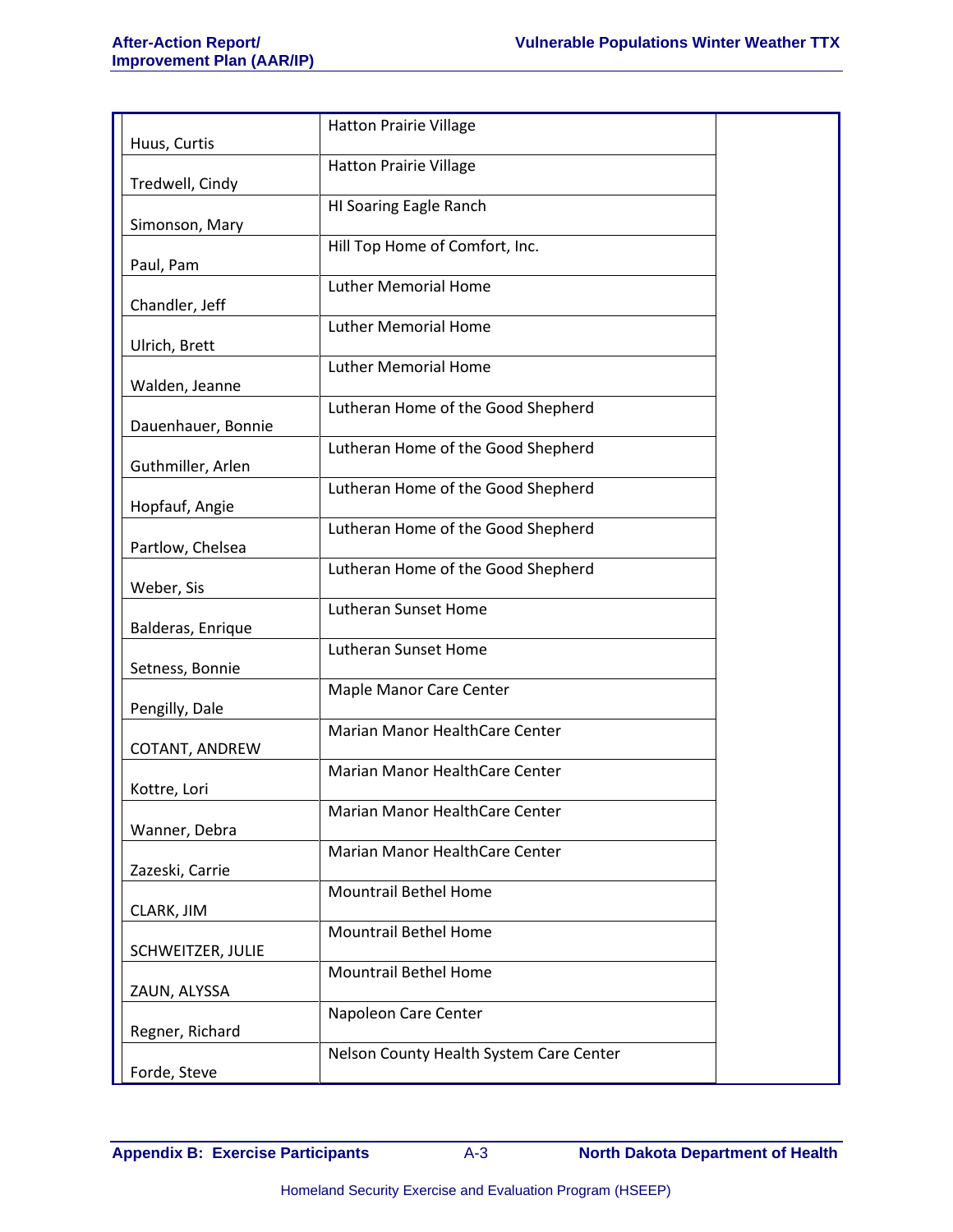|                      | Nelson County Health System Care Center   |
|----------------------|-------------------------------------------|
| Harding, Samantha    |                                           |
|                      | Nelson County Health System Care Center   |
| Hippen, Kylie        | Nelson County Health System Care Center   |
| Lundeby, Erin        |                                           |
|                      | North Dakota Veterans Home                |
| Bass, Jada           |                                           |
| Mcleod, Shawn        | North Dakota Veterans Home                |
|                      | Northwood Deaconess Health Center         |
| Christiansen, Eric   |                                           |
|                      | Other-Bismarck Burliegh Public Health     |
| Kuntz, Crystalynn    |                                           |
| Berg, Jason          | <b>Pembilier Nursing Center</b>           |
|                      | <b>Pembilier Nursing Center</b>           |
| Fraser, Debra        |                                           |
|                      | <b>Richardton Health Center</b>           |
| Beyer, Jim           |                                           |
| Palmer, Carole       | <b>Richardton Health Center</b>           |
|                      | Senior Suites at Sakakawea Medical Center |
| BEECHER, BRAD        |                                           |
|                      | Senior Suites at Sakakawea Medical Center |
| <b>BOLTON, SARAH</b> | Senior Suites at Sakakawea Medical Center |
| ERHARDT, VICKI       |                                           |
|                      | Senior Suites at Sakakawea Medical Center |
| KNECHT, JACOB        |                                           |
|                      | Senior Suites at Sakakawea Medical Center |
| PARKER, TERI         | Sheyenne Crossings Care Center & TCU      |
| Johnsrud, Brady      |                                           |
|                      | Sheyenne Crossings Care Center & TCU      |
| McMahen, Tiffany     |                                           |
| Schmidt, Jeannie     | SMP Health - Ave Maria                    |
|                      | SMP Health - St. Aloisius                 |
| Lemer, Beth          |                                           |
|                      | SMP Health - St. Catherine South          |
| Anderson, Roger      |                                           |
| Edie, Tori           | SMP Health - St. Catherine South          |
|                      | SMP Health - St. Raphael                  |
| Morlock, Amanda      |                                           |
|                      | St. Gerard's Community of Care            |
| Fryer, Brittany      |                                           |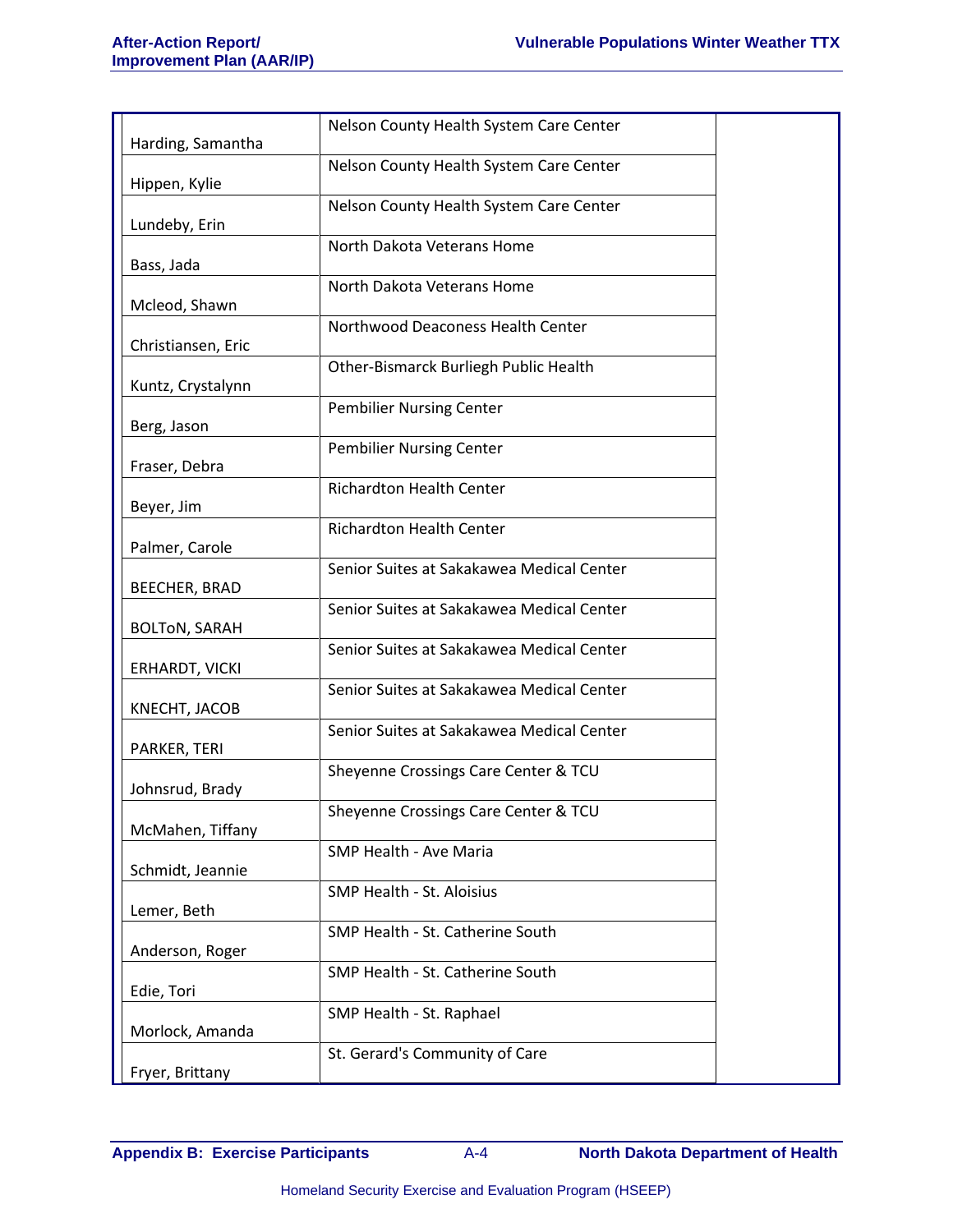| St. Luke's Home                     |                                                                                                                                                        |
|-------------------------------------|--------------------------------------------------------------------------------------------------------------------------------------------------------|
| St. Luke's Home                     |                                                                                                                                                        |
| St. Luke's Home                     |                                                                                                                                                        |
| The Meadows on University           |                                                                                                                                                        |
|                                     |                                                                                                                                                        |
|                                     |                                                                                                                                                        |
|                                     |                                                                                                                                                        |
| Tioga Medical Center Long Term Care |                                                                                                                                                        |
| Tioga Medical Center Long Term Care |                                                                                                                                                        |
| Tioga Medical Center Long Term Care |                                                                                                                                                        |
| Tioga Medical Center Long Term Care |                                                                                                                                                        |
| <b>Towner County Living Center</b>  |                                                                                                                                                        |
| <b>Towner County Living Center</b>  |                                                                                                                                                        |
| <b>Trinity Homes</b>                |                                                                                                                                                        |
|                                     |                                                                                                                                                        |
|                                     |                                                                                                                                                        |
|                                     |                                                                                                                                                        |
| <b>Trinity Homes</b>                |                                                                                                                                                        |
| Valley Senior Living on Columbia    |                                                                                                                                                        |
| Valley Senior Living on Columbia    |                                                                                                                                                        |
| Valley Senior Living on Columbia    |                                                                                                                                                        |
| <b>Wheatland Terrace</b>            |                                                                                                                                                        |
|                                     |                                                                                                                                                        |
|                                     |                                                                                                                                                        |
|                                     |                                                                                                                                                        |
| Wishek Living Center                |                                                                                                                                                        |
|                                     |                                                                                                                                                        |
|                                     | The Meadows on University<br>The Meadows on University<br><b>Trinity Homes</b><br><b>Trinity Homes</b><br>Wishek Living Center<br>Wishek Living Center |

**Appendix B: Exercise Participants** A-5 **North Dakota Department of Health**